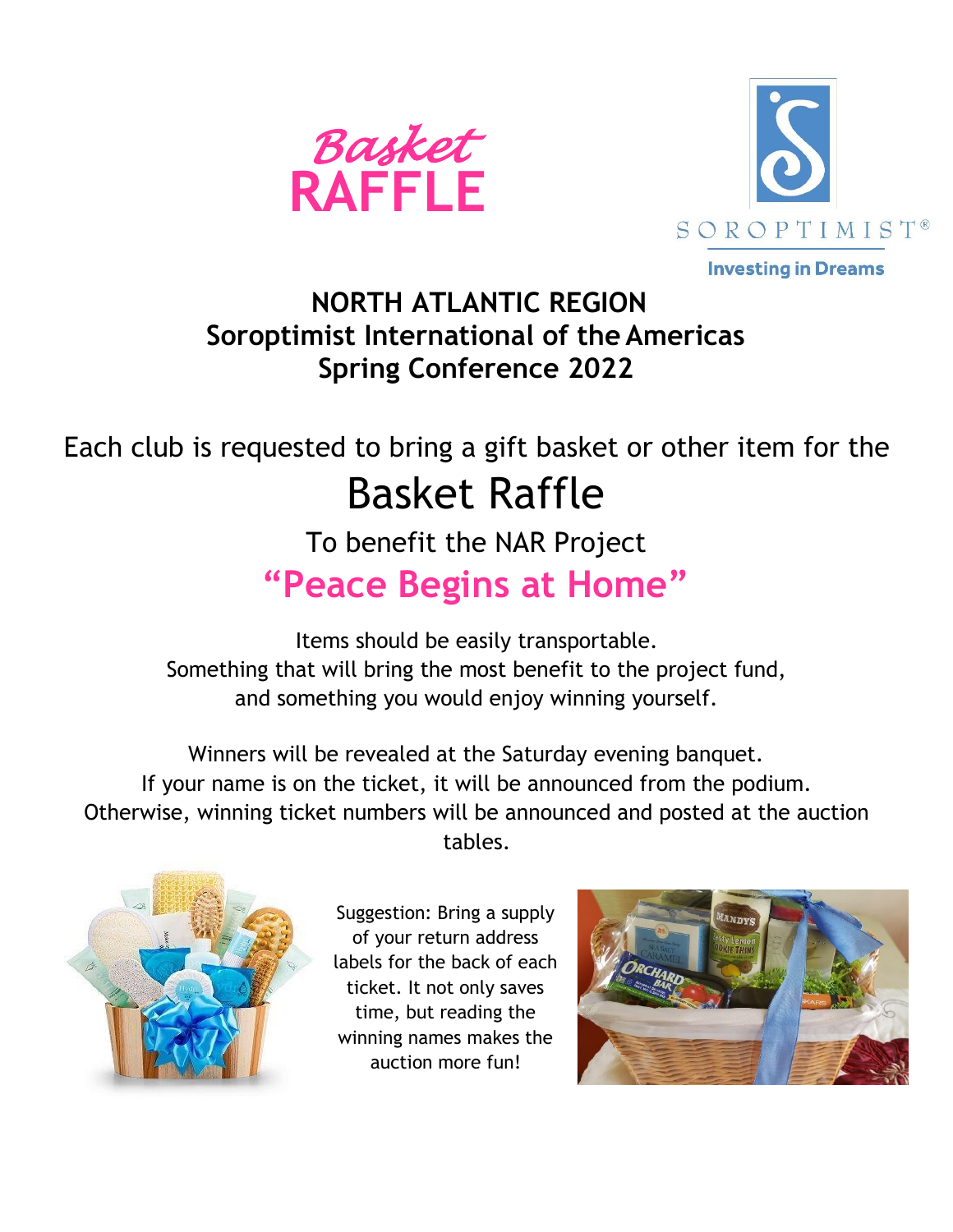### **NAR Quilt Raffle**



This beautiful Soroptimist Quilt has been generously donated to the North Atlantic Region to be raffled off to one lucky winner. It measures 50X50 and is considered a lap quilt and it was hand made by one of our fabulous members' Mother. We will be raffling off this quilt during our 2022 Spring Conference to help raise funds for the North Atlantic Region.

Tickets will be \$5.00 each and will be available at conference or by contacting Governor Diane at [dmsavidge@gmail.com](mailto:dmsavidge@gmail.com) for a mailing address and sending a check made payable to SIA/NAR in the amount for the number of tickets you wish to purchase.

**NOTE: Drawing will be held at Spring Conference. If you are not present to receive the quilt and wish to have it shipped to you, the winner will pay all shipping costs.**